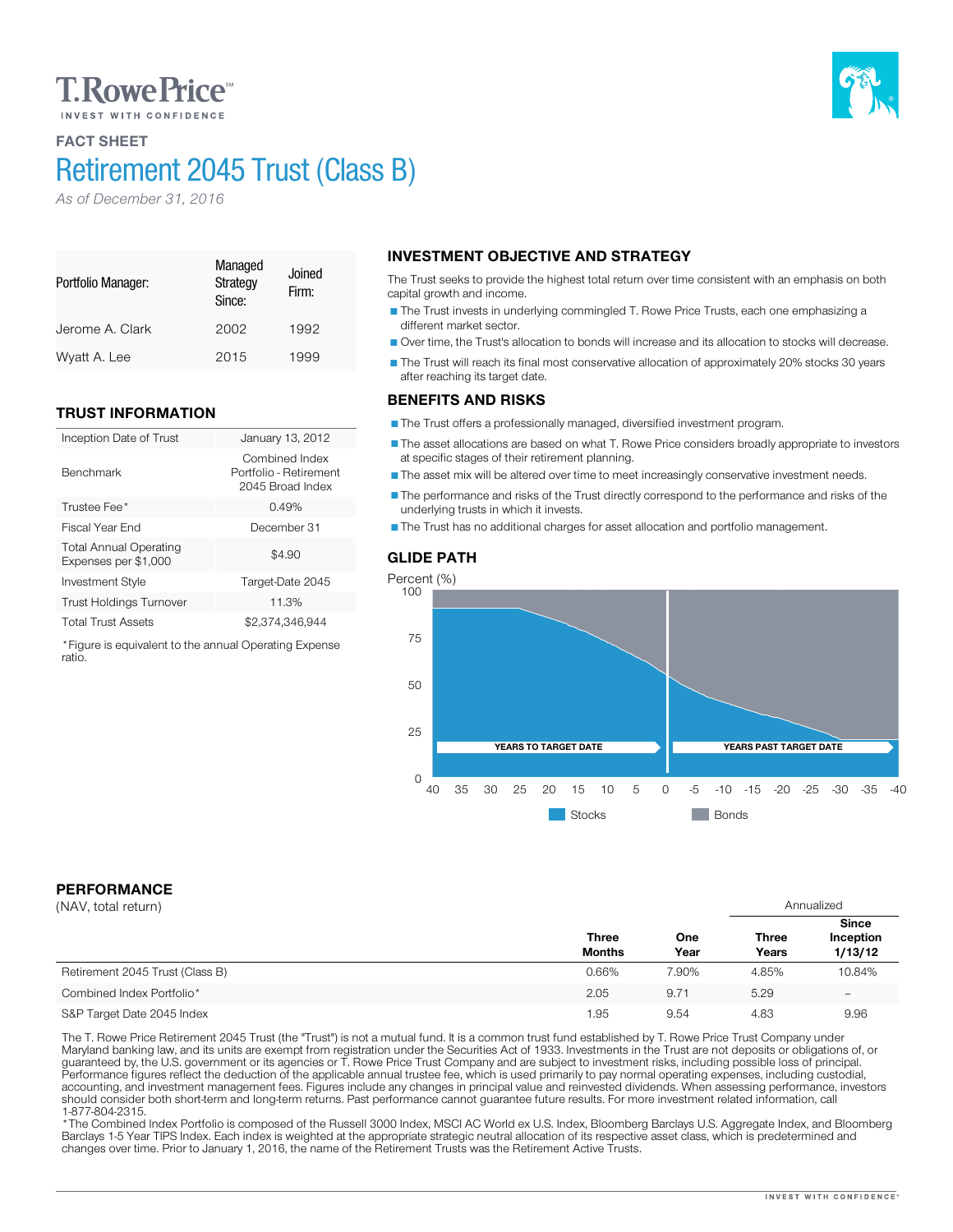#### **HOLDINGS**

| <b>Equity Holdings</b>                     | % of Trust |
|--------------------------------------------|------------|
| <b>TRP Growth Stock Trust</b>              | 20.9%      |
| TRP U.S. Value Equity Trust                | 19.4       |
| <b>TRP International Core Equity Trust</b> | 8.0        |
| TRP International Value Equity Trust       | 7.6        |
| <b>TRP Equity Index Trust</b>              | 7.4        |
| TRP International Growth Equity Trust      | 7.2        |
| <b>TRP Emerging Markets Equity Trust</b>   | 3.6        |
| TRP U.S. Mid-Cap Value Equity Trust        | 3.5        |
| TRP U.S. Mid-Cap Growth Equity Trust       | 3.2        |
| TRP U.S. Small-Cap Value Equity Trust      | 2.6        |
| TRP U.S. Small-Cap Core Equity Trust       | 2.6        |
| <b>TRP Real Assets Trust</b>               | 2.3        |
| <b>TRP New Horizons Trust</b>              | 1.8        |

| <b>Fixed Income Holdings</b>        | % of Trust |
|-------------------------------------|------------|
| <b>TRP Bond Trust I</b>             | 6.8%       |
| TRP U.S. High Yield Trust           | 1.1        |
| TRP Emerging Markets Bond Trust     | 1.1        |
| <b>TRP International Bond Trust</b> | nя         |

### ASSET DIVERSIFICATION



#### MANAGEMENT

The Retirement Trusts are managed by Jerome Clark and Wyatt Lee. The portfolio managers are responsible for the strategic design and day-to-day<br>management of the Trusts. This includes portfolio design, positioning, perform research analysts.

#### Additional Disclosures

The principal value of the Retirement Trusts is not guaranteed at any time, including at or after the target date, which is the approximate year an investor plans to retire (assumed to be age 65) and likely stop making new may not be an appropriate investment even if the investor is retiring on or near the target date. The trusts are allocated among a broad range of underlying T. Rowe<br>Price stock and bond portfolios. The allocations for the focus on supporting an income stream over a longterm postretirement withdrawal horizon. The trusts are not designed for a lump-sum redemption at the target date and do not guarantee a particular level of income. The trusts maintain a substantial allocation to equities both prior to and after the target date, which can result in greater volatility over shorter time horizons.

Source for Bloomberg Barclays index data: Bloomberg Index Services Ltd. Copyright 2017, Bloomberg Index Services Ltd. Used with permission.<br>Source for MSCI data: MSCI. MSCI makes no express or implied warranties or represe

approved, reviewed or produced by MSCI.<br>Russell Investment Group is the source and owner of the trademarks, service marks and copyrights related to the Russell Indexes. Russell® is a trademark of<br>Russell Investment Group.

Russell Investment Group. Source Group and Group", "Same Standard Group", "Standard Group", and "500" are trademarks of Standard & Poor's, and have been licensed for use by T. Rowe Price. The Trust is not sponsored, endorsed, sold or promoted by Standard & Poor's and Standard & Poor's makes no representation<br>regarding the advisability of investing in the Trust.

The information shown does not reflect any ETFs that may be held in the portfolio.<br>T. Rowe Price uses a custom structure for diversification reporting on this product.<br>Diversification exhibits may not add to 100% due to ex